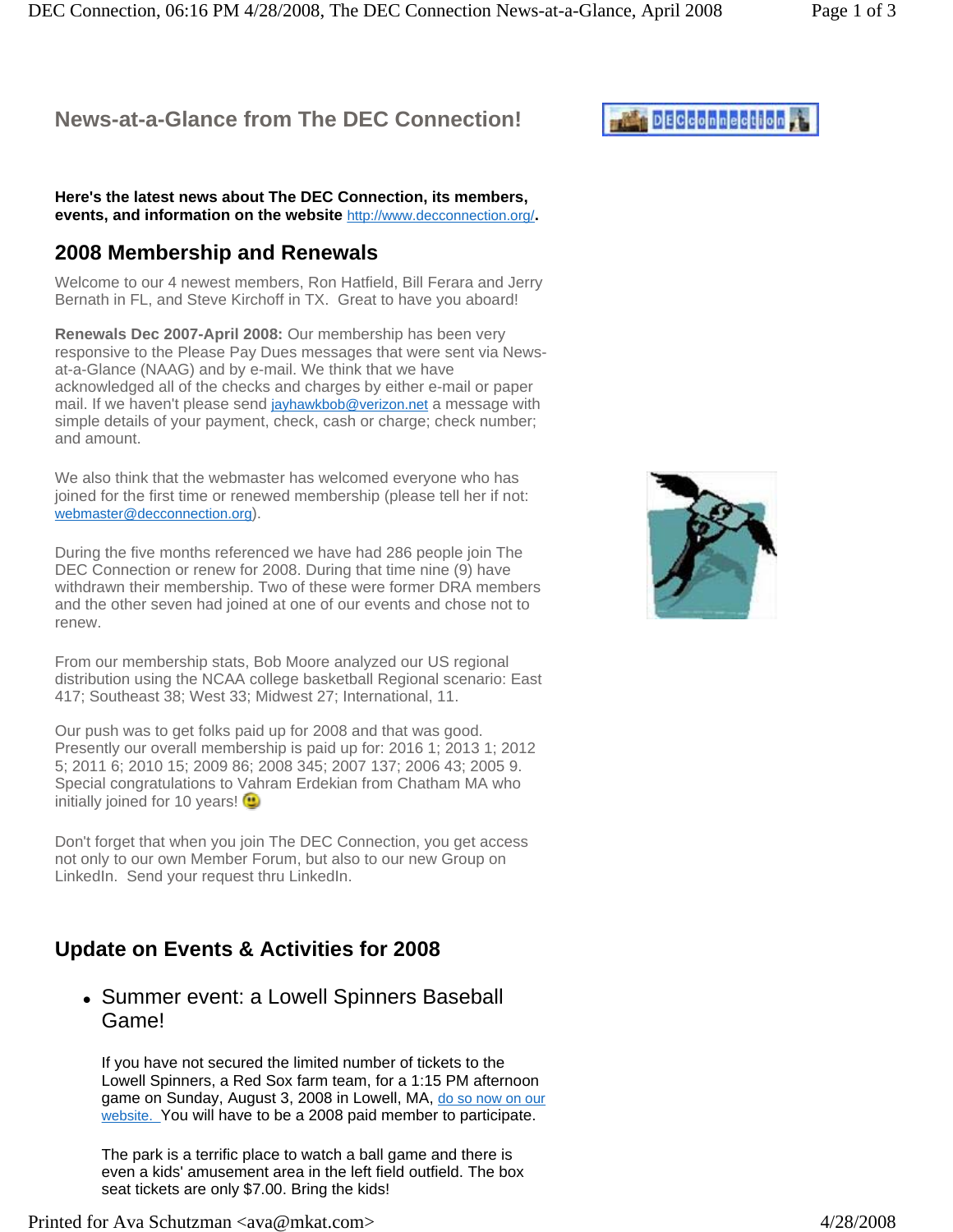### CHAPTER NEWS

- The Florida Chapter held its first get-together on Friday, April 18th in Boca Raton at a gathering place popular with the former Latin American/Caribbean Region team - the Big City Tavern outdoor patio. It was a nice reunion with some two dozen DECcies returning - Jerry Bernath drove 2 hours from Melbourne FL for the party. Thanks to Ron Hatfield and Mary Thomas for organization help and My-Quan Tran and Guillermo Fierro for sending photos. You can see our photo gallery on the Florida chapter page on the DEC Connection website.
- The New Hampshire Chapter is planning a Speaker/Networking Series - **CALL FOR SPEAKERS.** If you would be willing to speak at an upcoming event - please contact Barbara Langdon at blangdon@marketmomentumllc.com or 603-493-1331. Here are some sample themes we know to be of interest from our survey, or suggest your own!
	- 1. Small Business Development
	- 2. Application of New or Emerging Technologies
	- 3. Investing & Personal Finance
	- 4. Networking & Job-Searching Advice

#### **John D. Reilly wins our Just 4 Fun March Madness Contest**

Congratulations John D. Reilly for being the only one to correctly name The Final Four in this year's contest - which were, based on seeding: UCLA, Kansas, Memphis, and North Carolina.

There were 16 e-mail entries and we all did pretty well in picking the Final Four -11 picked Kansas, 6 Memphis,15 North Carolina, and 10 UCLA, that is as good as The Boston Globe sports writers did.

Additional congratulations to DEC Connection President Bob Moore (jayhawkbob@verizon.net) for having his alma mater Kansas emerge as the Final One!

John wins two tickets to the Lowell Spinners baseball game on August 3rd.

We'll have more of these fun events during the months to come.

## **Update on the Website**

Our Member Forum now has 600 members registered online! If you haven't checked it out, take a look!

- We need some member Entrepreneurs of the Month! This is a great opportunity to get some free publicity with your DEC Connection membership - send your business profile and a photo to webmaster@decconnection.org.
- New member Caleb Stewart has posted a Job Available for graphic artists in MA/NH in our Member Forum.
- Use our great new list about Who to Call for What info at HP for questions about your retirement, your stock plan, etc. See item on our home page.
- If you're a paid-up member, you can now join our Group on LinkedIn. Go to **DEC Connection LinkedIn group** on our website.